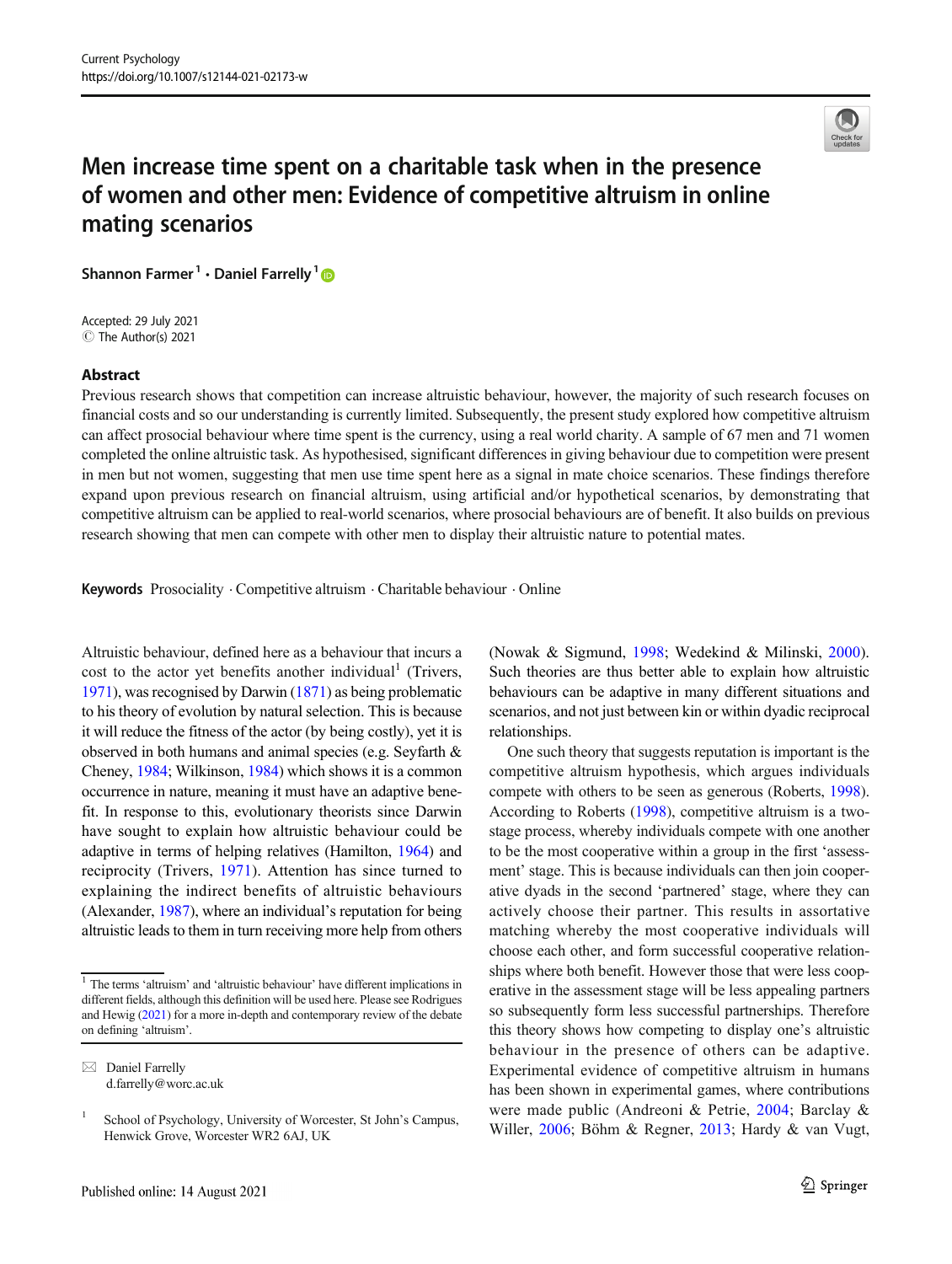[2006\)](#page-5-0) and also when partner choice for later paired cooperative games was available (Barclay, [2004;](#page-4-0) Sylwester & Roberts, [2010\)](#page-5-0).

It is not, however, only for future cooperative alliances that competitive altruism can be adaptive. Roberts [\(1998](#page-5-0)) also stresses that individuals could compete to display their altruistic behaviour to potential romantic partners, and be actively chosen by higher quality partners if they do so. This is based on altruistic behaviours being important in mate choice, and there is very strong evidence that this is indeed the case for humans (see Bhogal, Farrelly, & Galbraith, [2019b](#page-4-0) for a recent review of the literature). Research here has often focused on female mate choice, which typically reflects that due to the asymmetry in parental investment between the sexes that leads to females investing more in offspring (Trivers, [1972\)](#page-5-0), females are more 'choosy', as Darwin [\(1871](#page-5-0)) himself noted. As a result there is evidence that women find altruistic behaviours as being desirable in potential mates (e.g. Farrelly et al., [2016\)](#page-5-0) and men display altruistic behaviour in the presence of potential mates (e.g. Tognetti et al., [2012](#page-5-0)).

Subsequently, research has shown that men will compete with one another to be the most altruistic in the presence of potential mates. In a laboratory-based experiment Tognetti et al. ([2016](#page-5-0)) found that single men contributed more money to a public fund when they knew they were in a group composed of other men and at least one women. They also found no such effect of sex composition on the contributions of men in relationships or women, which leads the authors to suggest that single men are triggered to compete to be the most altruistic man in the group, as a means of signalling their quality in a mate choice context (Tognetti et al., [2016\)](#page-5-0). Furthermore, Raihani and Smith ([2015](#page-5-0)) directly tested the role of competitive altruism in mate choice scenarios by using online giving websites, and found that when donating to an attractive woman, men responded competitively (i.e. donated more) in response to previous donations from other men, yet female donors did not respond in a similar manner.

The above findings of Raihani and Smith [\(2015](#page-5-0)) demonstrate competitive helping displays by men in scenarios where real world altruistic behaviours are present (in this case, online charitable donations), and therefore adds to an existing body of literature that shows how social influences can lead to increased actual donations to charities (e.g. Powell et al., [2012](#page-5-0); Reyniers & Bhalla, [2013](#page-5-0); Smith et al., [2015](#page-5-0)). However, the consistent use of financial costs as the default currency in this research is a limitation as it is not the only method through which it can occur, and so this focus may ignore alternative costs seen in everyday life, such as time spent (Farrelly et al., [2015;](#page-5-0) Farrelly & Bennett, [2018](#page-5-0); Lange & Dewitte, [2021](#page-5-0)). The importance of exploring costs such as time, is that it is high in ecological validity and can have universal and equivalent understanding across populations (Bhogal, Bartlett, & Farrelly, [2019a;](#page-4-0) Farrelly et al., [2015\)](#page-5-0). Furthermore, the availability of

financial resources varies greatly across populations and recent findings suggest that resource availability moderates the effect of environmental cues on monetary donations (Zhu et al., [2019](#page-5-0)), making it an inappropriate measure of altruistic behaviour in such populations.

Therefore the current study will examine the potential role of competitive altruism in influencing people's real world charitable donations in different mate choice scenarios. As such it will build on the findings of Tognetti et al. [\(2016](#page-5-0)) and Raihani and Smith [\(2015\)](#page-5-0) by exploring how the presence of potential competitors (i.e. members of the same sex) affect competitive helping behaviours in potential mate choice scenarios (i.e. when such behaviours are observed by members of the opposite sex), and in terms of the latter study will also examine this in an online charity environment. However unlike Tognetti et al. ([2016](#page-5-0)) and Raihani and Smith ([2015](#page-5-0)) this study will use time spent rather than money as the currency, more specifically the real-world charity Freerice website ([www.freerice.com\)](http://www.freerice.com) which has been used previously in research (Farrelly & Bennett, [2018](#page-5-0)). There it was found that participants induced with empathy spent more time answering general knowledge questions on the Freerice website, which translated to more donations of rice to the World Food Programme.

In this study, participants will be allocated to groups with leader boards displayed showing the performance in the game (i.e. amount of rice gained) of other group members, as well as details of the individual fundraiser who created the group. The displayed usernames of each group member and fundraiser were experimentally manipulated to signal each individuals' gender, so that different conditions created high or low levels of competition for the participants. As a result, the current study will test the following two hypotheses; men in the high competition condition (i.e. more donors of the same sex with fundraisers of the opposite sex) will spend significantly more time on the task than men in the low competition condition (i.e. when gender of fundraisers and donors are not known) whereas there will be no such effect of competition condition on the time spent on the task for women (hypothesis 1), and men will spend significantly more time on the task than women in the high competition condition, whereas there will be no difference in the time spent on the task between men and women in the low competition condition (hypothesis 2).

# Methods

### **Participants**

One hundred and thirty-eight participants (67 males; 71 females,  $M = 21.60$ ,  $SD = 4.00$ ) completed this study. The majority of participants were undergraduate students from a UK university, recruited via opportunity and volunteer sampling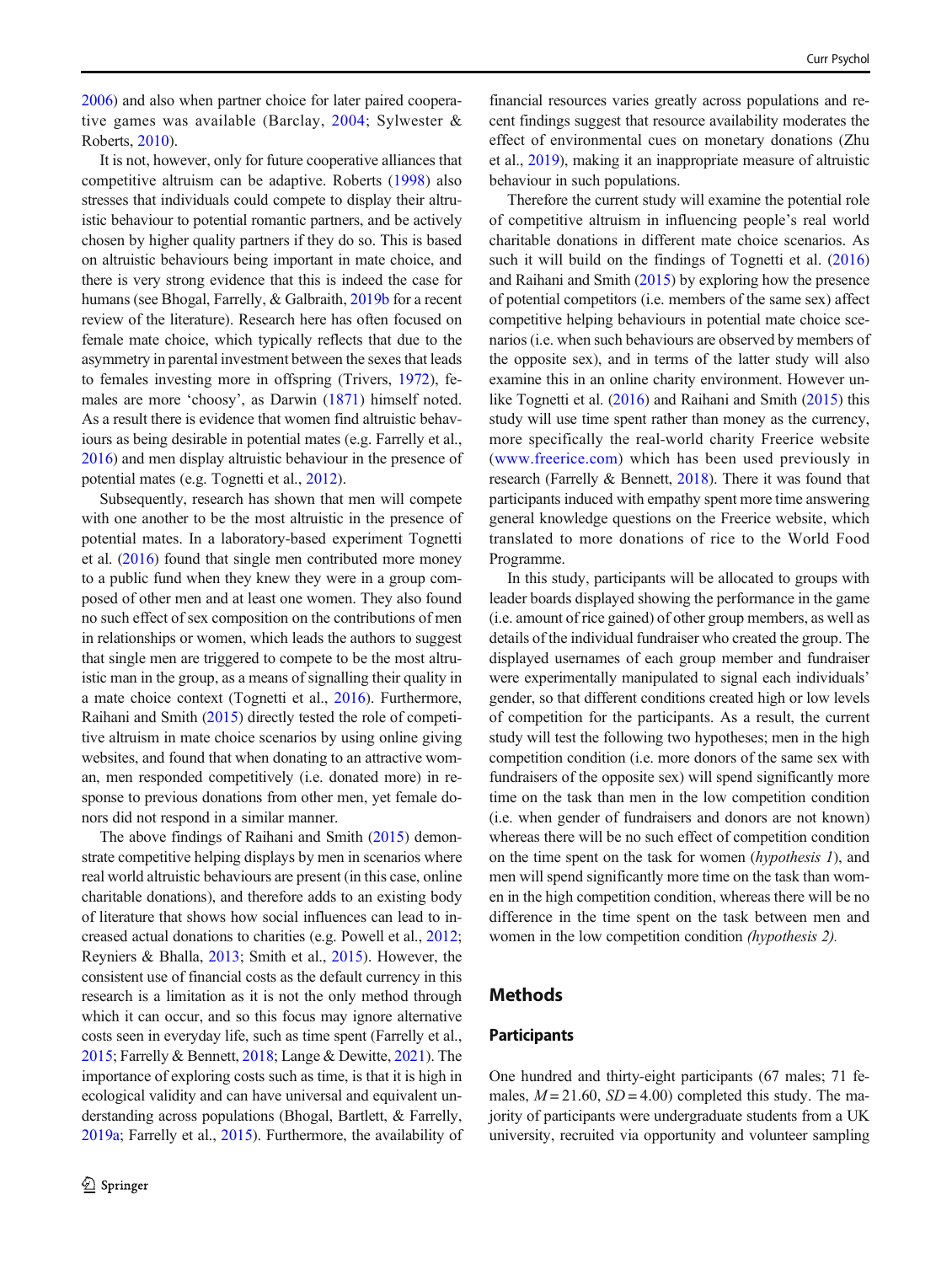using SONA, a psychology research participation scheme, social media advertisement (i.e. Facebook) and the Survey Circle website. No other demographic details from participants were recorded. This study was approved by the university ethics committee.

#### Materials

Online Altruistic Task Freerice [\(https://freerice.com/about\)](https://freerice.com/about) is a website supporting the United Nations World Food Programme. Individuals can answer as many multiple-choice questions as they like, from a range of topics. For each question answered correctly, ten grains of rice are donated to the programme. As participants answered questions correctly, the number of rice grains that they had donated appeared on the screen, with a bowl of rice providing a visual representation. English vocabulary questions were used, which involved participants having to identify the correct definition of a word from a choice of four (e.g. partner means: thanks, penny, associate, kettle).

Leader Board Participants were presented with a leader board which contained a list of the current top ten contributors (in terms of amount of rice collected) by their usernames. The contribution of previous donors (i.e. total amount of rice donated) was not displayed on any of the above leader boards, as previous research found current donors use previous donations as an aim, therefore, this will gain a true representation of participants level of altruistic behaviour (Smith et al., [2015\)](#page-5-0). Furthermore, at the top of the leader board were either the names of the individuals who had created the group or no such details (see below for rationale). There were three different versions of the leader board to create the different conditions of competition levels for male and female participants:

- (1) High Competition Leader board (male participants). A leader board created by a group of women, displaying the usernames of previous male donors only.
- (2) High Competition Leader board (female participants). A leader board created by a group of men, displaying the usernames of previous female donors only.
- (3) Low Competition Leader board (male and female participants). A leader board displaying gender neutral usernames from previous donors only. Both men and women within the low competition condition viewed this leader board.

Examples of the study materials are publicly available ([https://osf.io/rfvy7/?view\\_only=0a20e43d883942](https://osf.io/rfvy7/?view_only=0a20e43d883942c7b677733fd5cce092) [c7b677733fd5cce092\)](https://osf.io/rfvy7/?view_only=0a20e43d883942c7b677733fd5cce092).

#### Procedure

Upon beginning the study, participants read the information sheet and provided informed consent and demographic details (preferred gender, age). They were then randomly assigned to the high or low competition condition. Participants were then informed about Freerice as a charity, viewed the leader board and were informed they could play the game for as long as they wanted to. As leader boards were hypothetical, to minimise deception, they were described as representing potential groups on the Freerice website, which participants may join depending on their contribution and no additional details alongside usernames were added. A link took them to the Freerice website, where participants played the game for as long as they wished and then they returned to the survey page where they were required to enter their final score. Finally, a debrief containing more details of the study and thanks for participation was displayed on the last page.

#### **Design**

 $A$  2  $\times$  2 ANOVA with competition level (high or low) and gender (male or female) as between-subjects' independent variables was conducted, with altruistic task score (amount of rice collected) as the dependent variable. The study data is publicly available [\(https://](https://osf.io/rfvy7/?view_only=0a20e43d883942c7b677733fd5cce092) [osf.io/rfvy7/?view\\_only=0a20e43d883942c7b677733fd5cce092\)](https://osf.io/rfvy7/?view_only=0a20e43d883942c7b677733fd5cce092).

## Results

Hypothesis 1 Men in the High Competition Condition Will Spend Significantly More Time on the Task than Men in the Low Competition Condition, whereas there Will Be no Such Effect for Women

There was a statistically significant interaction between competition level and gender, on the task score,  $F(1, 134) = 11.23$ ,  $p = .001$ ,  $\eta^2 = .04$ , and subsequent Bonferroni pairwise comparisons revealed that whereas men spent significantly more time on the task in the high ( $M = 781.18$ ,  $SD = 242.93$ ) than the low competition ( $M = 437.27$ ,  $SD = 236.94$ ) condition,  $t = 6.78$ ,  $p < .001$ , there was no such difference between the high  $(M = 310.54$ ,  $SD = 197.15$ ) and the low competition ( $M = 203.82$ ,  $SD =$ [1](#page-3-0)38.78) condition for women,  $t = 2.16$ ,  $p = .19$ ), See Fig. 1 below.

Hypothesis 2 Men Will Spend Significantly More Time on the Task than Women in the High Competition Condition, whereas there Will Be no Difference between Men and Women in the Low Competition Condition

Additional Bonferroni pairwise comparisons revealed that men spent significantly more time on the task than women did in the high competition condition,  $t = 9.54$ ,  $p < .001$ , and this was also the case in the low competition condition,  $t = 4.6$ ,  $p < .001$  $p < .001$ , see Fig. 1 below.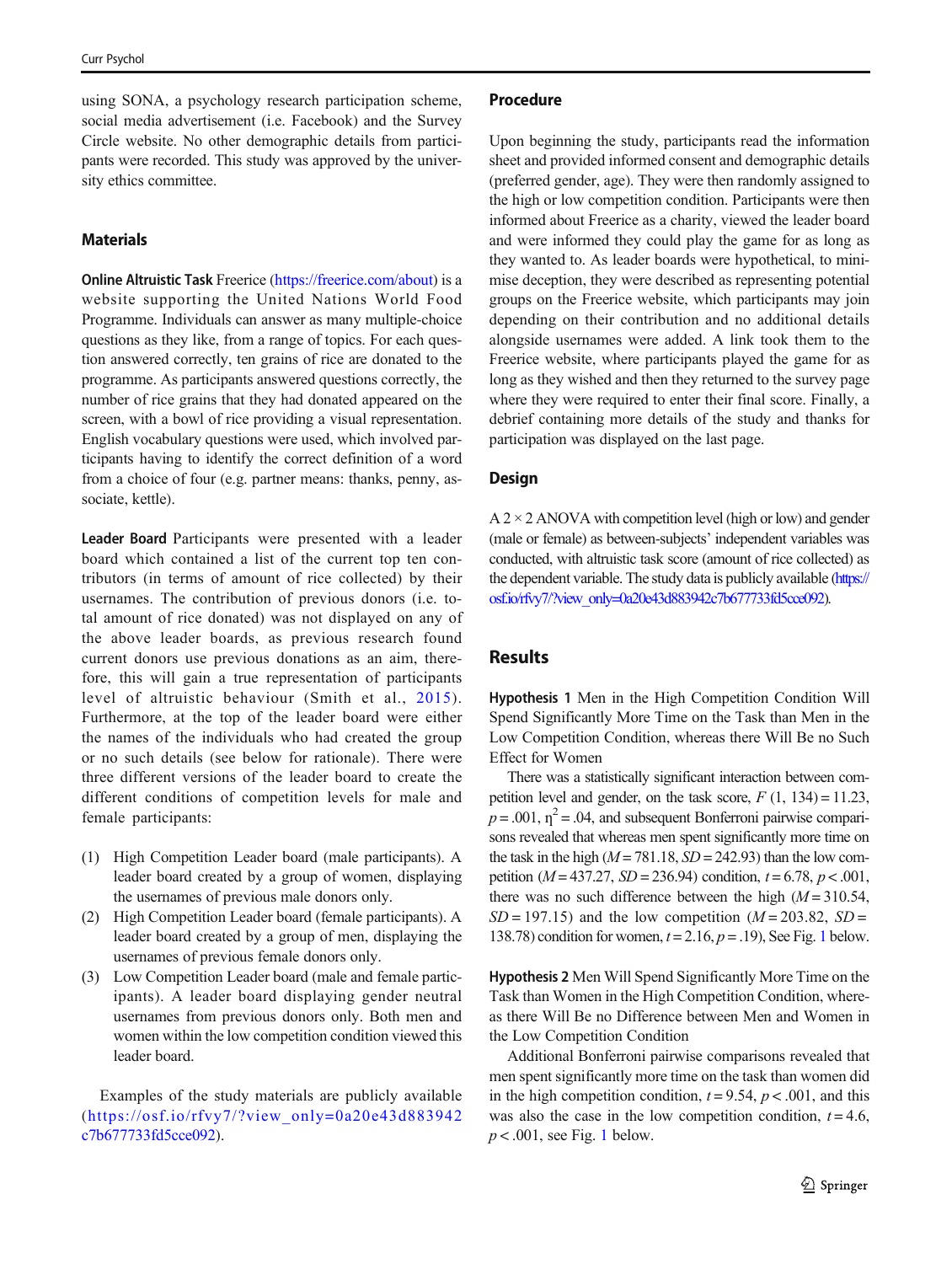<span id="page-3-0"></span>



# **Discussion**

Overall the results of the study provide support for the hypotheses. Firstly, men spent more time on the task in the high than the low competition condition, whereas there was no such difference for women's giving behaviour between conditions (hypothesis 1), and secondly men spent more time than women on the task in the high competition condition (hypothesis 2). However contrary to what was hypothesised there was a gender difference in time spent in the low competition condition, with men again spending more time on the task than women. A possible explanation for this unexpected finding is that there was still an element of competition in this condition, as although the gender neutral usernames were used, participants were still informed that scores would be made public. Previous research has shown that when behaviour is made public that competition to display altruistic behaviours increases (Andreoni & Petrie, [2004;](#page-4-0) Barclay & Willer, [2006](#page-4-0); Böhm & Regner, [2013](#page-5-0); Hardy & van Vugt, [2006\)](#page-5-0) and in such cases men are more competitive even when no details of other group members are present (Böhm & Regner, [2013](#page-5-0)). This suggests a similar effect may have occurred here in the low competition condition, when the mere presence of a publicly displayed signal of giving behaviour on a hypothetical leader board was enough to trigger mating motivations among male participants to compete more.

Overall these findings offer further support for the role that competitive altruism can have in shaping human giving behaviour (Andreoni & Petrie, [2004](#page-4-0); Barclay & Willer, [2006;](#page-4-0) Böhm & Regner, [2013;](#page-5-0) Hardy & van Vugt, [2006\)](#page-5-0) and also more specifically that men will compete to display their altruistic behaviour more in the presence of other men and when observed by women (Raihani & Smith, [2015](#page-5-0); Tognetti et al., [2016\)](#page-5-0). However this finding is the first to show competitive altruism can lead to an increase in charitable behaviour when time is the currency rather than money. As such it adds to previous research that shows that time spent can be a valid measure of altruistic behaviour in response to the empathyaltruism hypotheses (Farrelly & Bennett, [2018\)](#page-5-0) and as a measure of pro-environmental behaviours (Lange & Dewitte, [2021\)](#page-5-0).

The value of such novel findings as in this study in relation to non-financial forms of altruistic behaviour are three-fold. Firstly, it provides evidence that the motivations that underlie competitive altruism can translate to different forms of costly behaviours and are not just idiosyncratic to financial donations. Related to this secondly, these findings show that time spent and other possible forms of non-financial displays of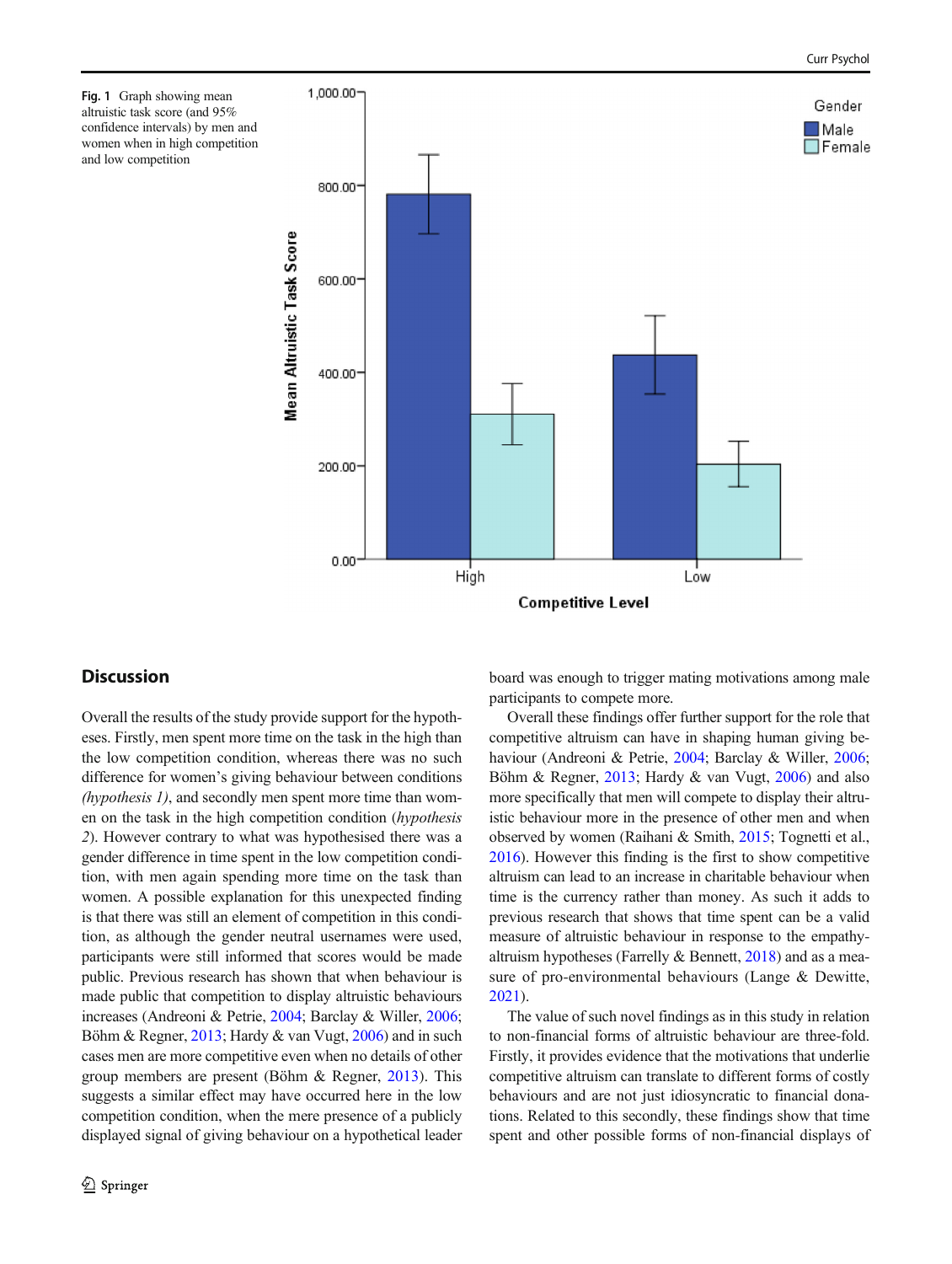<span id="page-4-0"></span>altruistic behaviour can be reliably used in future research to create a broader understanding of how social influences can affect altruistic behaviour. This therefore also allows more ecologically valid measures to be used in different environmental contexts where they may be more appropriate than financial costs, for example in populations where factors such as socioeconomic status vary greatly between participants, meaning the relative 'costs' of financial decisions by participants will also vary greatly, which can confound the results (Zhu et al., [2019](#page-5-0)). Thirdly and finally it shows that real world charities such as the Freerice programme that rely on nonfinancial behaviour are similarly affected by the same social influences that also affect empirical tests of altruistic behaviour that use financial costs. This means that these findings and others such as Farrelly and Bennett [\(2018\)](#page-5-0) and Lange and Dewitte ([2021](#page-5-0)) can be applied to influence and increase actual global contributions to online charities such as Freerice and similar others that may follow.

Despite such findings, certain limitations of the present study should be recognised, mainly relating to the validity of the study design. Firstly, the stimuli used to induce competition here were novel and hypothetical and therefore may not have fully induced competition in participants. However, previous research suggests people do attend to stimuli such as leader boards (Raihani & Smith, [2015;](#page-5-0) Smith et al., [2015\)](#page-5-0), and as participants responded in the ways hypothesised, it is expected that they did pay attention to these stimuli as intended. Nonetheless, future research may use methods such as completing the task in a lab with a researcher and/or other participants present in groups (with varying gender composition) as opposed to online, to emphasise more explicitly the public element of the task to induce competition (Bateson et al., 2006; Nettle et al., [2013](#page-5-0); Powell et al., [2012\)](#page-5-0).

In addition, as this study was conducted online, participants were required to self-report their score. Consequently, the results may be subject to social desirability bias, as participants may have reported a more favourable task score, i.e. a higher score than what they had actually gained. Therefore future investigations using this method can look to incorporate measures of social desirability, and also individual differences measures of altruistic behaviour (and more specifically in mating scenarios) as a means of assessing the construct validity in more depth. However, as discussed above, participants were not shown previous donations, so they did not know the normative score, and so had no information available on which to base their score, so it is anticipated that self reporting scores had a minimal effect on the results. Additionally, participants responded in line with the hypotheses, and rates of giving in the task were not incomparable to those found in Farrelly and Bennett ([2018](#page-5-0)) where scores were recorded by the experimenter in person, suggesting it is unlikely they were dishonest and suggests a suitable degree of validity.

In spite of the discussed limitations, this study provides strong support that competitive altruism in mating scenarios can affect people's displays of non-financial acts of altruistic behaviour. Additionally, it has important implications, such as that altruistic behaviour can be fostered in society by encouraging individuals to publicly display their generosity, which can be done by individuals' behaviour as well as their financial contributions. Future research can also explore whether this finding is cross-cultural to get a more universal perspective on how competition can influence all forms of altruistic behaviour. This can provide insights to charities aiming to increase all forms of interactions from the public, suggesting that adding competition in some way to their appeals will increase giving, particularly from male donors.

## **Declarations**

Conflict of interest On behalf of all authors, the corresponding author states that there is no conflict of interest.

Open Access This article is licensed under a Creative Commons Attribution 4.0 International License, which permits use, sharing, adaptation, distribution and reproduction in any medium or format, as long as you give appropriate credit to the original author(s) and the source, provide a link to the Creative Commons licence, and indicate if changes were made. The images or other third party material in this article are included in the article's Creative Commons licence, unless indicated otherwise in a credit line to the material. If material is not included in the article's Creative Commons licence and your intended use is not permitted by statutory regulation or exceeds the permitted use, you will need to obtain permission directly from the copyright holder. To view a copy of this licence, visit <http://creativecommons.org/licenses/by/4.0/>.

## References

- Alexander, R. D. (1987). The Biology of Moral Systems. Aldine de Gruyter
- Andreoni, J., & Petrie, R. (2004). Public goods experiments without confidentiality: A glimpse into fund-raising. Journal of Public Economics, 88, 1605–1623.
- Barclay, P. (2004). Trustworthiness and competitive altruism can also solve the "tragedy of the commons". Evolution and Human Behaviour, 25, 209–220.
- Barclay, P., & Willer, R. (2006). Partner choice creates competitive altruism in humans. Proceedings of the Royal Society B: Biological Sciences, 274, 749–753.
- Bateson, M., Nettle, D., & Roberts, G. (2006). Cues of being watched enhance cooperation in a real-world setting. Biology Letters, 2, 412– 414.
- Bhogal, M. S., Bartlett, J. E., & Farrelly, D. (2019a). The influence of mate choice motivation on non-financial altruism. Current Psychology, 38, 959–964.
- Bhogal, M. S., Farrelly, D., & Galbraith, N. (2019b). The role of prosocial behaviors in mate choice: A critical review of the literature. Current Psychology, 38, 1062–1075.